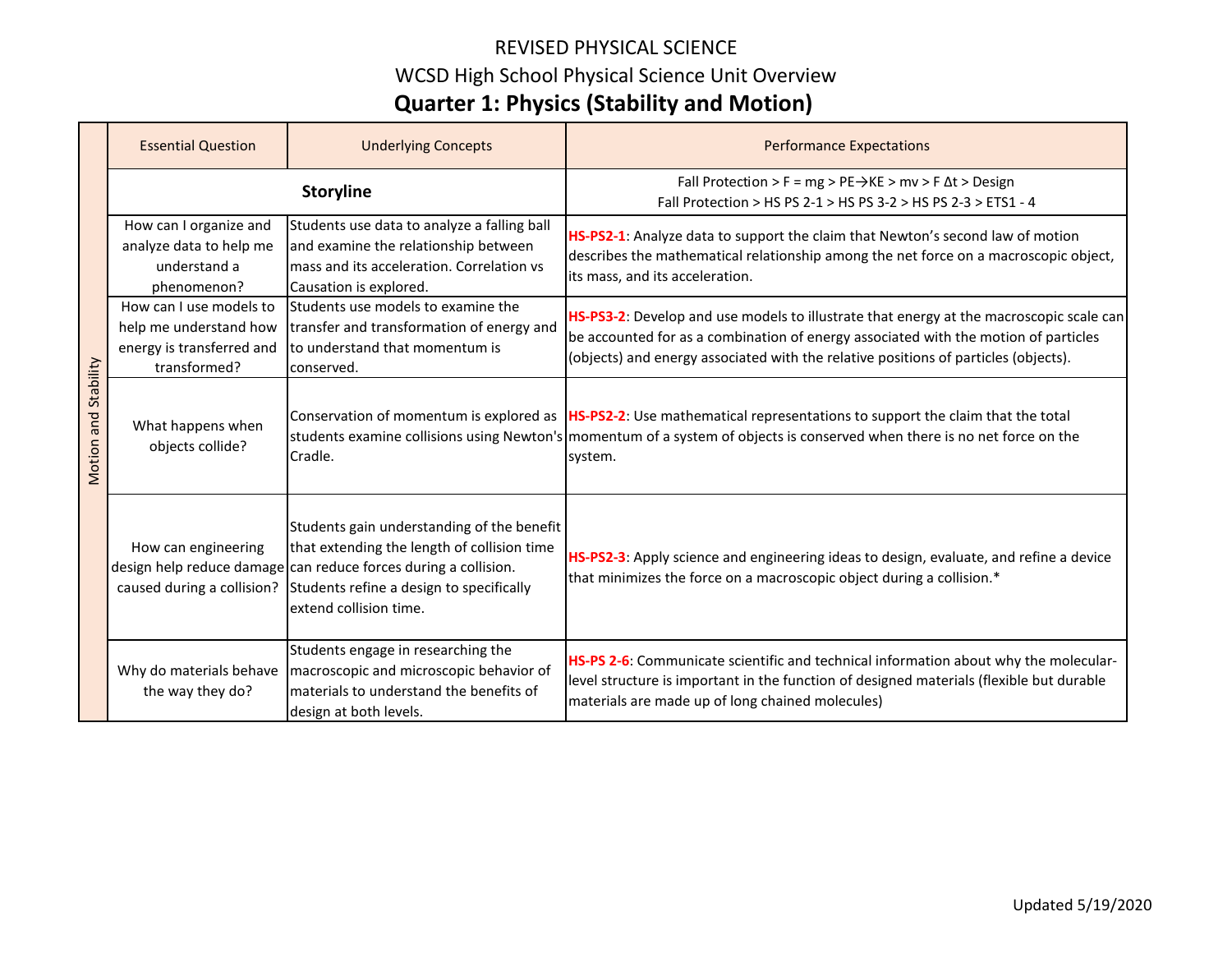### REVISED PHYSICAL SCIENCE WCSD High School Physical Science Unit Overview

## **Quarter 2: Physics (Waves and Their Interactions in Technologies for Information Transfer)**

| Transfer<br>for Information<br>Technologies<br>Ξ.<br>Applications<br>Their<br>and<br>Waves | <b>Essential Question</b>                                                  | <b>Underlying Concepts</b>                                                                                                                                          | <b>Performance Expectations</b>                                                                                                                                                                                                                                                 |
|--------------------------------------------------------------------------------------------|----------------------------------------------------------------------------|---------------------------------------------------------------------------------------------------------------------------------------------------------------------|---------------------------------------------------------------------------------------------------------------------------------------------------------------------------------------------------------------------------------------------------------------------------------|
|                                                                                            | <b>Storyline</b>                                                           |                                                                                                                                                                     | Benefits/Risks $\rightarrow$ What are waves & Wave behavior $\rightarrow$ EM wave/particle duality $\rightarrow$ EM<br>influence on different materials (solar cells/solar ovens/medical techonology) $\rightarrow$ Devices<br>capture and transmit energy $\rightarrow$ Design |
|                                                                                            | What do waves look like<br>and how do they transmit<br>information/energy? | Students examine the fundamental<br>behavior and form of waves and their<br>mathematical relationships.                                                             | HS-PS 4-1: Use mathematical representations to support a claim regarding relationships<br>between frequency, wavelength, and speed of waves traveling in various media.                                                                                                         |
|                                                                                            | How does the behavior of<br>EM radiation limit its use?                    | Students examine the wave/particle<br>duality of EM radiation and how that<br>behavior benefits different technologies.                                             | HS-PS 4-3: Evaluate the claims, evidence, and reasoning behind the idea that EM<br>radiation can be described either by a wave model or a particle model and that for<br>some situations one model is more useful than the other.                                               |
|                                                                                            | EM radiation?                                                              | How are materials affected Students examine various resources for<br>by different frequencies of validity and reliability regarding the effects<br>of EM radiation. | HS PS 4-4: Evaluate the validity and reliability of claims in published materials of the<br>effects that different frequencies of EM radiation have when absorbed by human tissue.                                                                                              |
|                                                                                            | worth the benefits of its<br>use?                                          | Is the risk from technology Students ask questions about the benefits<br>and risks of today's technologies and<br>explore solutions.                                | HS PS 4-2: Evaluate questions about the advantages of using a digital transmission and<br>storage of information. [                                                                                                                                                             |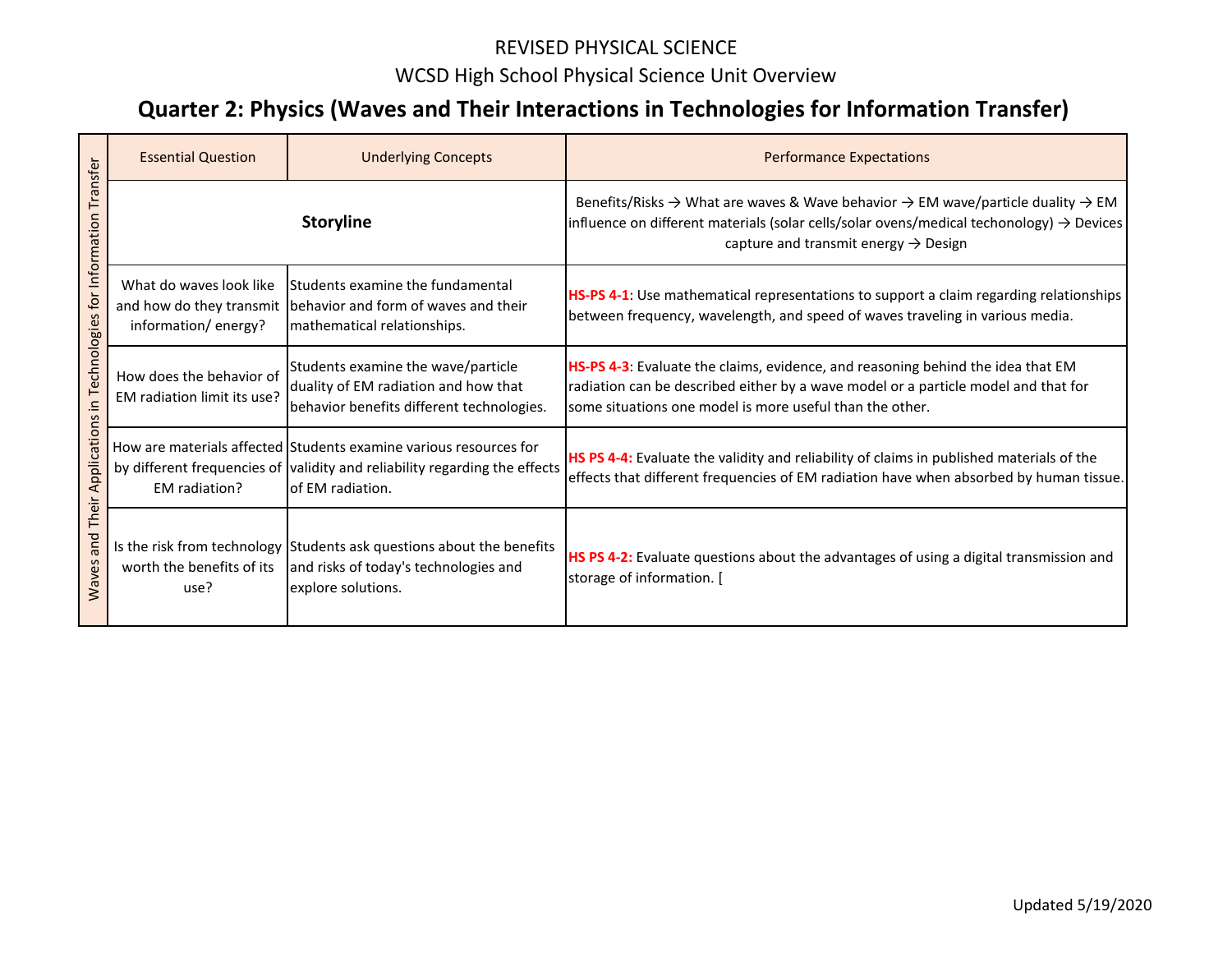#### REVISED PHYSICAL SCIENCE

#### WCSD High School Physical Science Unit Overview **Quarter 3: Earth's Place in the Universe (as it Relates to Physics)**

|                                     | <b>Essential Question</b>                                                              | <b>Underlying Concepts</b>                                                                                                                               | <b>Performance Expectations</b>                                                                                                                                                                                                                                                                                                                                                                                                                            |
|-------------------------------------|----------------------------------------------------------------------------------------|----------------------------------------------------------------------------------------------------------------------------------------------------------|------------------------------------------------------------------------------------------------------------------------------------------------------------------------------------------------------------------------------------------------------------------------------------------------------------------------------------------------------------------------------------------------------------------------------------------------------------|
|                                     |                                                                                        | <b>Storyline</b>                                                                                                                                         |                                                                                                                                                                                                                                                                                                                                                                                                                                                            |
| Universe<br>Place in the<br>Earth's | How is spectroscopic data analyzed to<br>determine the composition of matter?          | Students explore the spectroscopic data<br>(absoprtion lines) of stars to predict the<br>relationships that drive the formation of<br>elements.          | HS ESS 1-3: Communicate scientific ideas about the way stars, over their life<br>cycle, produce elements.<br><b>HS PS 1-8</b> : Develop models to illustrate the changes in the composition of the<br>nucleus of the atom and the energy released during the processes of fission,<br>fusion, and radioactive decay. *atomic structure                                                                                                                     |
|                                     | How is spectroscopic data used to<br>predict the life cycle of a star like our<br>sun? | Students examine and build models to compare<br>changes in the atomic nucleus (nucleosynthesis)<br>and energy released from these processes.             | HS PS 1-8 <sup>*</sup> : Develop models to illustrate the changes in the composition of the<br>nucleus of the atom and the energy released during the processes of fission,<br>fusion, and radioactive decay.<br>HS ESS 1-1: Develop a model based on evidence to illustrate the life span of the<br>sun and the role of nuclear fusion in the sun's core to release energy that<br>eventually reaches Earth in the form of radiation. *fission and fusion |
|                                     | What are the benefits of radioactive<br>decay in the Earth's core?                     | Students will explore the radioactive decay within field can produce an electric current.<br>the Earth to explain the function of the magnetic<br>field. | HS-PS 2-5: Plan and conduct an investigation to provide evidence that an<br>electric current can produce a magnetic field and that a changing magnetic<br>HS PS 1-8 <sup>*</sup> : Develop models to illustrate the changes in the composition of the<br>nucleus of the atom and the energy released during the processes of fission,<br>fusion, and radioactive decay. *radioactive decay                                                                 |

\*the components of HS-PS1-8 (atomic structure, fission, fusion and radioactive decay) will be covered in each unit separately.